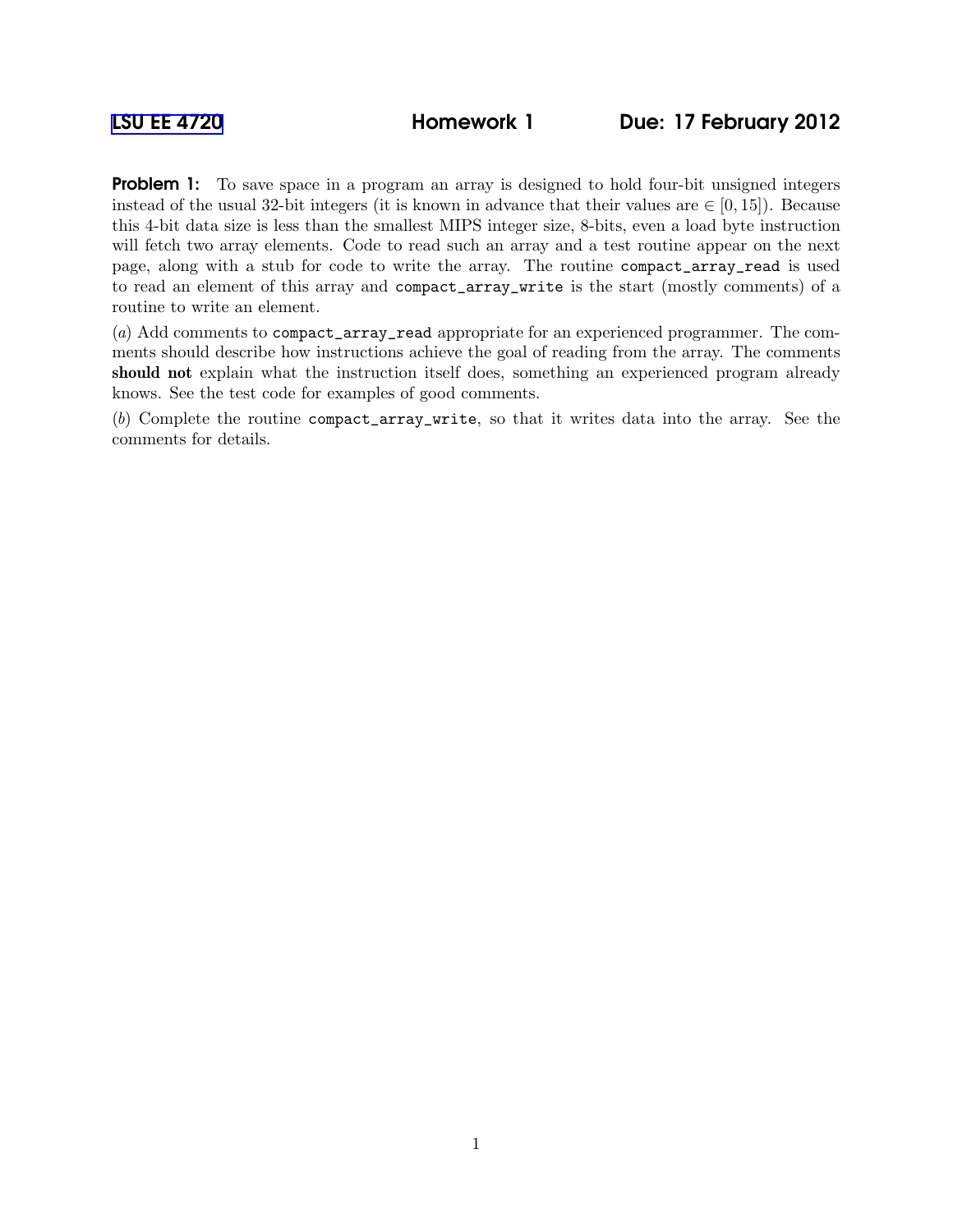```
#### Test Code
\# \#data.
       # Array of values to test. Each byte hold two 4-bit elements.
a:.byte 0x12, 0x34, 0x56
       # Message format string (similar to printf).
msg:.asciiz "Value of array element a[%/s0/d] is 0x\sqrt{s}3/x\sqrt{n}"
       .text
       .globl __start
{\tt _-start:}addi $s2, $0, 4
                      # Last index in array a.
      addi $s0, $0, 0 # Initialize loop index.
LOOP:la $a0. a
                             # First argument, address of array.
       jal compact_array_read
       addi $a1, $s0, 0
                             # Second argument, index of element to read.
       la $a0, msg
                            # Format string for test routine's msg.
       addi $s3, $v0, 0
                            # Move return value (array element) ...
       addi $v0, $0, 11
                            # ... out of $v0 and replace with 11 ...
       syscall
                             # ... which is the printf syscall code.
       bne $s0, $s2 LOOP
       addi $s0, $s0, 1
                             # Good Comment: Advance index to next
                                  element of test array.
                             ## Bad Comment: Add 1 to contents of $s0.
       li $v0, 10
                             # Syscall code for exit.
       syscall
##
## compact_array_read
\# \#compact_array_read:
       ## Register Usage
       ## CALL VALUES
       # $a0: Address of first element of array.
       # $a1: Index of element to read.
       # RETURN VALUE
       # $v0: Array element that has been read.
       ## Element size: 4 bits.
       # Element format: unsigned integer.
       srl $t0, $a1, 1
       add $t1, $a0, $t0
       andi $t3, $a1, 1
      bne $t3, $0 SKIP
      lb $t2, 0($t1)
      jr $ra
      srl $v0, $t2, 4
SKIP: jr $ra
       andi $v0, $t2, Oxf
```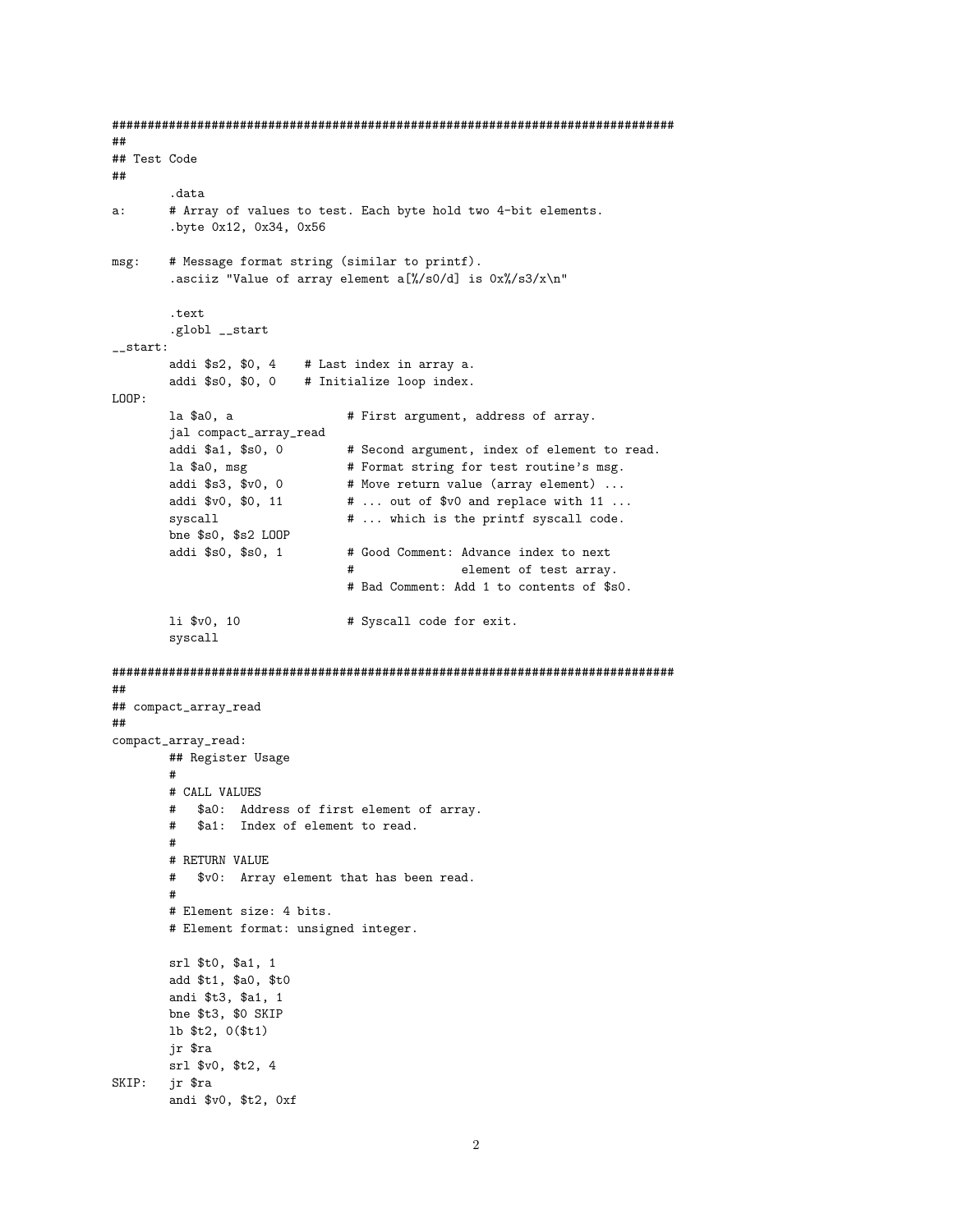```
###############################################################################
#
# compact_array_write
#
compact_array_write:
       ## Register Usage
       #
       # CALL VALUES
       # $a0: Address of first element of array.
        # $a1: Index of element to write.
        # $a2: Value to write.
       #
       # RETURN VALUE
       # None.
       #
       # Element size: 4 bits.
       # Element format: unsigned integer.
```